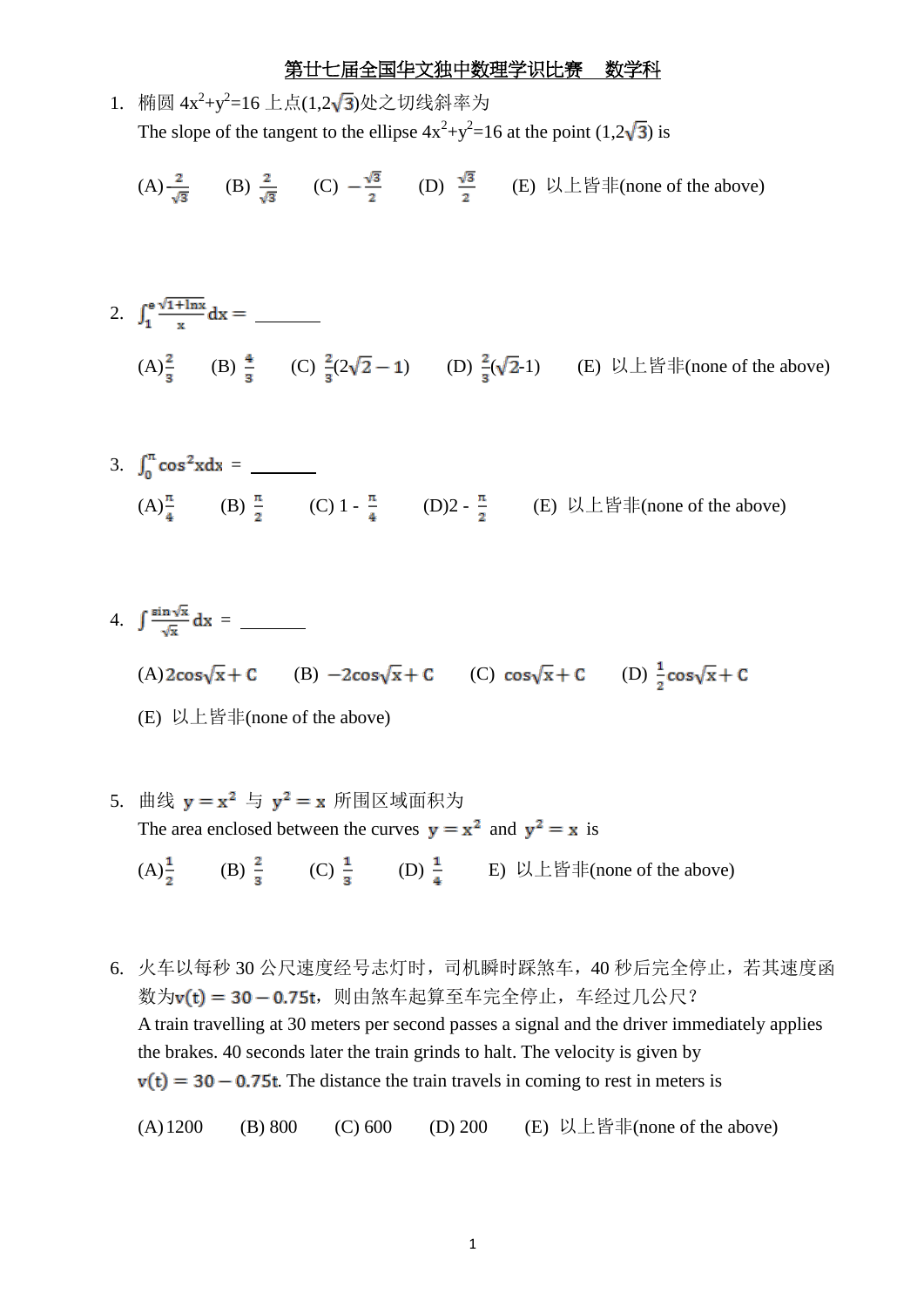7. 以每分钟 8 立方公分的水倒入半径 6 公分之正圆柱体,则柱内水每分钟升高几公分? Water is flowing into a vertical cylindrical tank of radius 6 cm at the rate of  $8 \text{ cm}^3/\text{minute}$ . How fast is the level of water in the tank rising in  $cm/minute$ ?

(A) 
$$
\frac{1}{9\pi}
$$
 (B)  $\frac{2}{9\pi}$  (C)  $\frac{3}{9\pi}$  (D)  $\frac{4}{9\pi}$  (E)  $\bigcup \text{L}$  if  $\pm$ (none of the above)

8. 一制造商每周生产x公吨产品之成本为0.05x<sup>2</sup> + 2x + 300元, 若每吨以价格 p元卖出, 则每周可卖出100-2p吨。问价格定为多少时可得最大利润? A manufacturer can produce a weekly output of  $\boldsymbol{\mathbf{x}}$  tones of his product at a total weekly cost of  $0.05x^2 + 2x + 300$  dollars. If he sells at a price of p dollars per tone, the weekly sale will be  $100 - 2p$  tones. How many dollars is the price at which his profit will be a maximum?

(A)  $\frac{310}{11}$  (B) 28 (C)  $\frac{320}{11}$  (D) 30 (E) 以上皆非(none of the above)

9. 若  $\tan(x + y) = \frac{3}{4}$ ,  $\tan x = \frac{1}{2}$ ,  $\sin x = \frac{1}{2}$ If  $tan(x + y) = \frac{3}{4}$ , and  $tan x = \frac{1}{2}$ , then  $tan y =$ (A)<sup> $\frac{1}{2}$ </sup> (B) 1 (C)  $\frac{1}{11}$  (D)  $\frac{2}{11}$  (E) 以上皆非(none of the above)

10. 
$$
\text{Fsin} \left( x - \frac{\pi}{4} \right) = 3 \cos(x + \frac{\pi}{4}), \text{ (1)} \tan x =
$$
  
\nIf  $\sin \left( x - \frac{\pi}{4} \right) = 3 \cos(x + \frac{\pi}{4}), \text{ then } \tan x =$   
\n(A) $\frac{1}{2}$  (B) 1 (C)  $\frac{1}{3}$  (D) 0 (E) 10E $\text{Fsin} \left( x - \frac{1}{4} \right)$  (D) 0

11. 
$$
(x^2 - \frac{1}{x})^{10}
$$
展式中 $x^{-4}$ 之系数为

The coefficient of  $x^{-4}$  in the expansion of  $(x^2 - \frac{1}{x})^{10}$  is (A) 32 (B) 42 (C) 52 (D) 45 (E) 以上皆非(none of the above)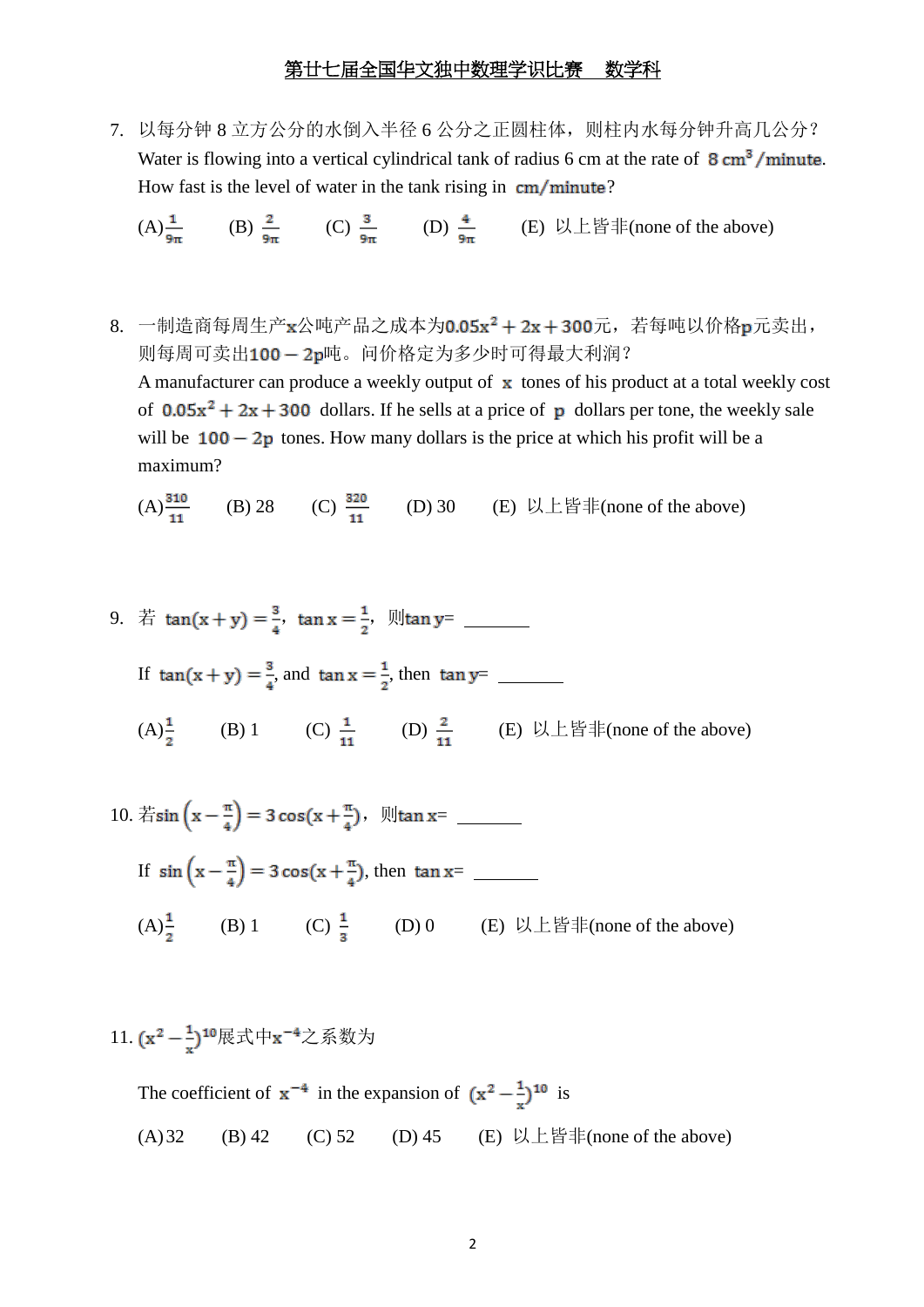

13. 
$$
\lim_{x\to 0} \frac{\sin x^2}{x} =
$$
 \_\_\_\_\_\_  
\n(A)  $\infty$  (B) 1 (C) 0 (D)  $-\infty$  (E)  $\forall x \perp \forall \exists \exists (none \text{ of the above})$ 

14. 
$$
\mathcal{L}f(x) = \frac{\sin x}{1 + \cos x}, \quad \mathcal{L}f'\left(\frac{\pi}{2}\right) =
$$

Let 
$$
f(x) = \frac{\sin x}{1 + \cos x}
$$
. Then  $f'(\frac{\pi}{2}) =$  \_\_\_\_\_\_\_

(A) $\frac{1}{2}$  (B) 1 (C)  $\frac{1}{4}$  (D)  $\frac{1}{3}$  (E) 以上皆非(none of the above)

15. 
$$
\sqrt[3]{\log_x 125} = 2
$$
,  $\sqrt[3]{x} =$  \_\_\_\_\_\_  
Let  $\log_x 125 = 2$ . Then  $x =$  \_\_\_\_\_\_  
(A)5 (B) 5.5 (C)  $5\sqrt{5}$  (D)  $3\sqrt{5}$  (E)  $\sqrt[3]{\log x} = \sqrt[3]{\log x} = 2$ .

16. 
$$
\forall \log_a \frac{1-a}{2} = 2
$$
,  $\mathbb{R} =$  \_\_\_\_\_\_\_

Let . Then

(A)2 (B)  $\frac{1}{2}$  (C)  $\frac{1}{3}$  (D)  $\frac{1}{4}$  (E)  $\forall$   $\pm$  lef  $\exists$  f(none of the above)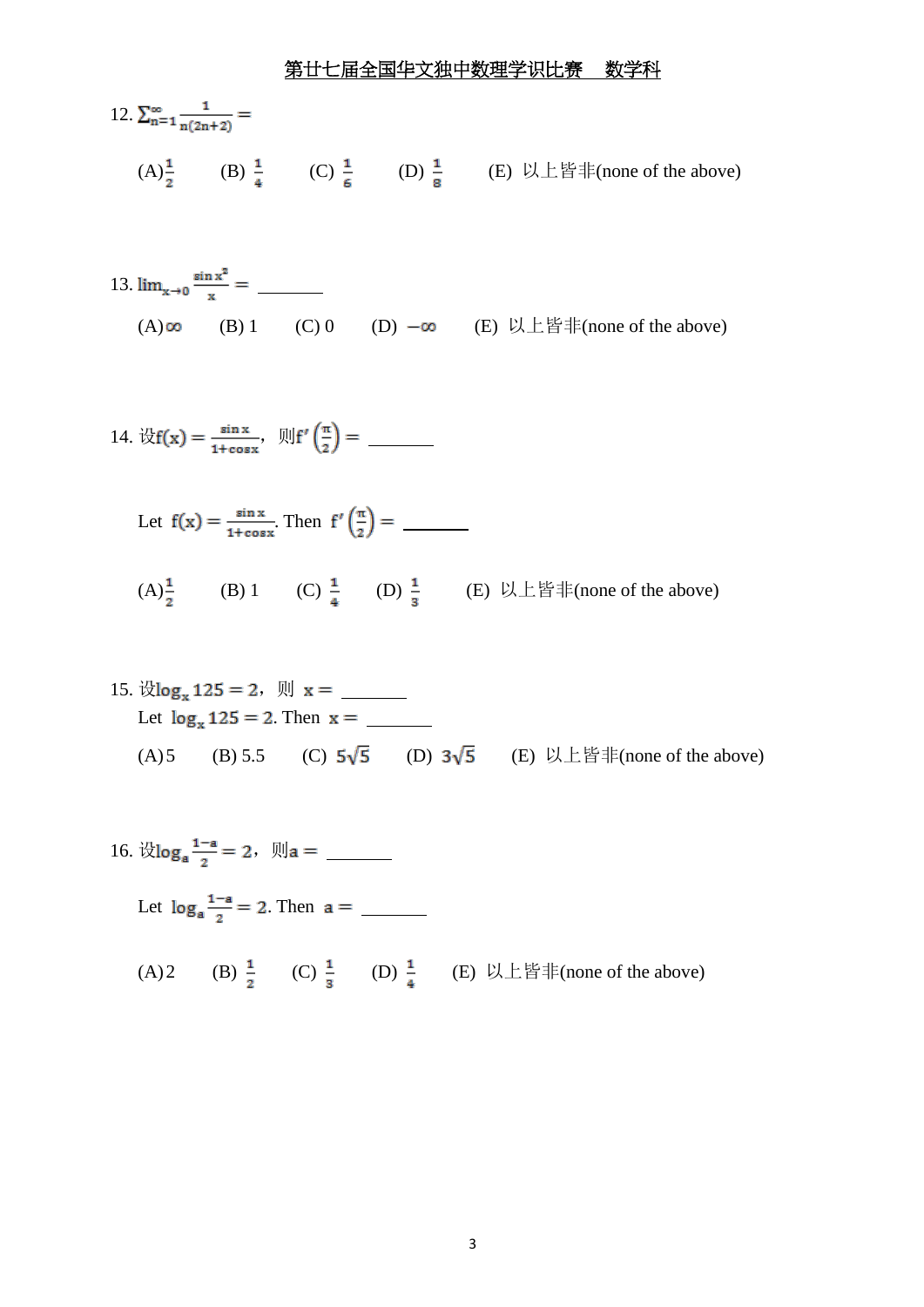17. 设 为任意 个实数, ,则

Let  $x_1, x_2, ..., x_n$  be n arbitrary real numbers and  $\bar{x} = \frac{x_1 + x_2 + ... + x_n}{n}$ . Then  $\sum_{i=1}^n (x_i - \bar{x})^2 =$ 

- (A)  $\sum_{i=1}^{n} x_i^2 n\overline{x}^2$  (B)  $\sum_{i=1}^{n} x_i^2 \overline{x}^2$  (C)  $\sum_{i=1}^{n} x_i^2 n^2\overline{x}^2$ (D)  $\sum_{i=1}^{n} x_i^2 - \frac{\bar{x}^2}{n}$  (E)  $\Box \bot \land \bot \land \bot$  (none of the above)
- 18. 函数 $f(x,y) = 2x + 3y + 7$ 在 $0 \le x \le 4$ ,  $0 \le y \le 3$ 范围内之最大值为 The maximum value of  $f(x,y) = 2x + 3y + 7$  on the region  $0 \le x \le 4$ ,  $0 \le y \le 3$  is
	- (A)7 (B) 14 (C) 12 (D) 24 (E) 以上皆非(none of the above)
- 19. 已知方程式 $x^3 2x^2 + 5x 3 = 0$ 之三根为α, β, γ, 则 $\frac{1}{a} + \frac{1}{a} + \frac{1}{y}$ 为

Let  $\alpha$ ,  $\beta$ ,  $\gamma$  be the roots of the equation  $x^3 - 2x^2 + 5x - 3 = 0$ . Then  $\frac{1}{\alpha} + \frac{1}{\beta} + \frac{1}{\gamma}$  is

- (A)  $\frac{5}{5}$  (B)  $\frac{5}{5}$  (C)  $-13$  (D) 13 (E) 以上皆非(none of the above)
- 20. 设 ,则 Let  $w = -\frac{1}{2} + \frac{\sqrt{3}}{2}i$ . Then  $w^9 + w^{18} =$ (A)  $-1$  (B) 2 (C) 1 (D)  $-2$  (E) 以上皆非(none of the above)
- 21. 某学生做一份有 15 题多重选择题之考卷。设每题答错机率为 0.1,则该学生答对超过 90%考题之机率为

A student sits a multi-choice exam with 15 questions, each of which he has 0.1 chance of getting wrong. The probability he will exceed 90% in this test is

 $(A) (0.1) (0.9)^{14}$  (B)  $\binom{15}{1} (0.1) (0.9)^{14}$  (C)  $(0.9)^{15}$ (D)  $(0.9)^{15} + {15 \choose 1} (0.1) (0.9)^{14}$  (E) 以上皆非(none of the above)